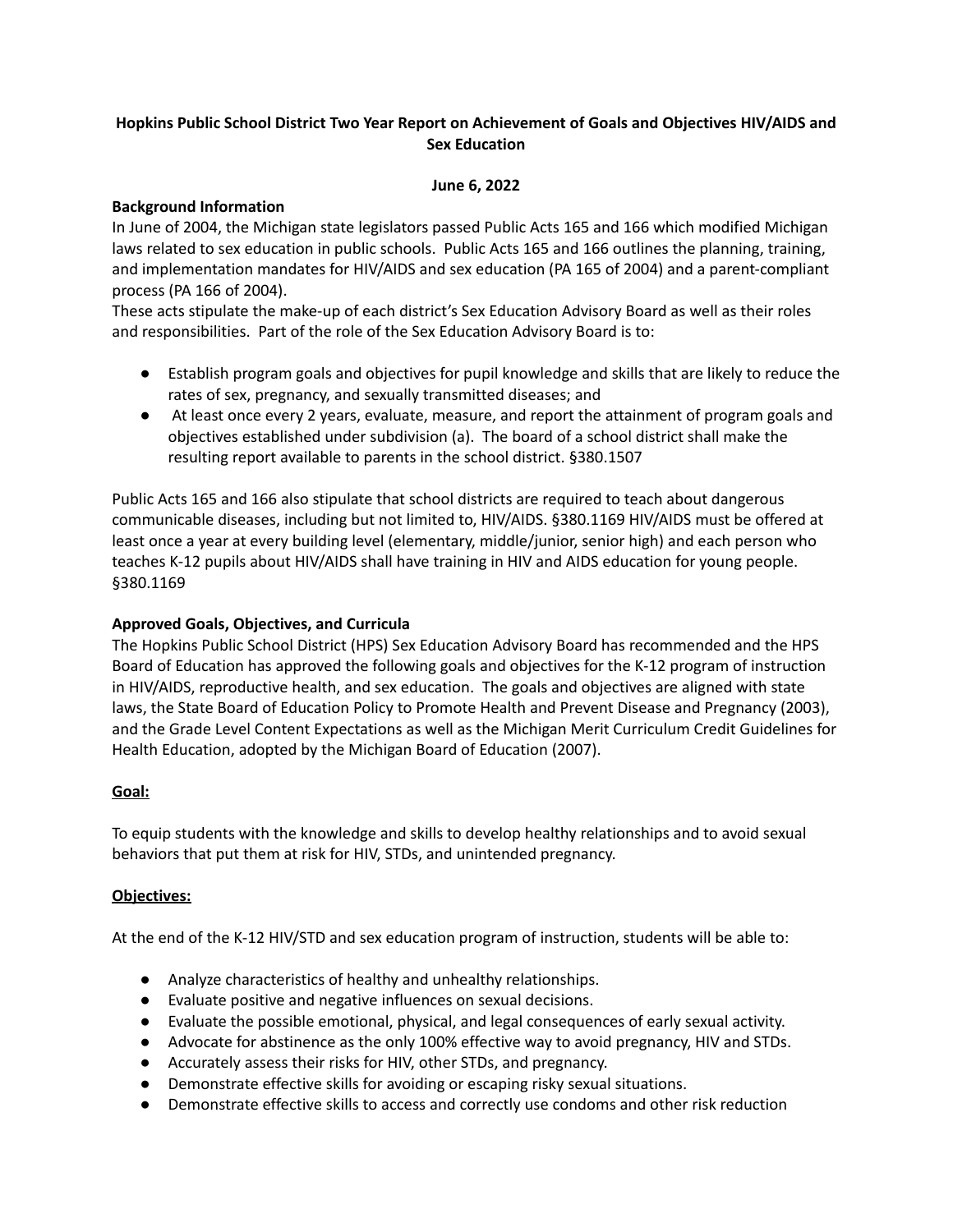methods.

- Communicate with parents and other trusted adults regarding reproductive health, relationships, and sexual decisions.
- Seek additional information, support, and services as needed.

The HPS Sex Education Advisory Board has reviewed and recommended and the HPS Board of Education has approved the following curricula for implementation with students at each of the building levels.

# **Grade 4:**

- HIV/AIDS Education Michigan Model for Health<sup>®</sup> (2006), Grade 4. 1 lesson.
- Puberty, the Wonder Years (2015). I Wonder How Things Work by Wendy L Sellers, RN, MA, CPC
- Video: Just Around the Corner for Boys
- Video: Just Around the Corner for Girls

The approved reproductive health curriculum will be implemented by Grade 4 classroom teachers in the two elementary buildings.

| 2018 Numbers                         | <b>Total Student</b><br><b>Enrollment</b> | <b>Students in Grade 4</b> | <b>Number of 4th Grade</b><br><b>Sections</b> |  |
|--------------------------------------|-------------------------------------------|----------------------------|-----------------------------------------------|--|
| <b>Hopkins Elementary</b><br>School  | 446                                       | 79                         | 3                                             |  |
| <b>Sycamore Elementary</b><br>School | 287                                       | 35                         |                                               |  |

# **Grade 5:**

- HIV/AIDS Education Michigan Model for Health® (2006), Grade 5. 1 lesson.
- Puberty, the Wonder Years (2015). I Wonder What Is Happening to Me by Wendy L Sellers, RN, MA, CPC
- Video: Just Around the Corner for Boys
- Video: Just Around the Corner for Girls

The approved reproductive health curriculum will be implemented by Grade 5 classroom teachers in the two elementary buildings.

| <b>2018 Numbers</b>                 | <b>Total Student</b><br><b>Enrollment</b> | <b>Students in Grade 5</b> | <b>Number of 5th Grade</b><br><b>Sections</b> |  |
|-------------------------------------|-------------------------------------------|----------------------------|-----------------------------------------------|--|
| <b>Hopkins Elementary</b><br>School | 446                                       | 90                         |                                               |  |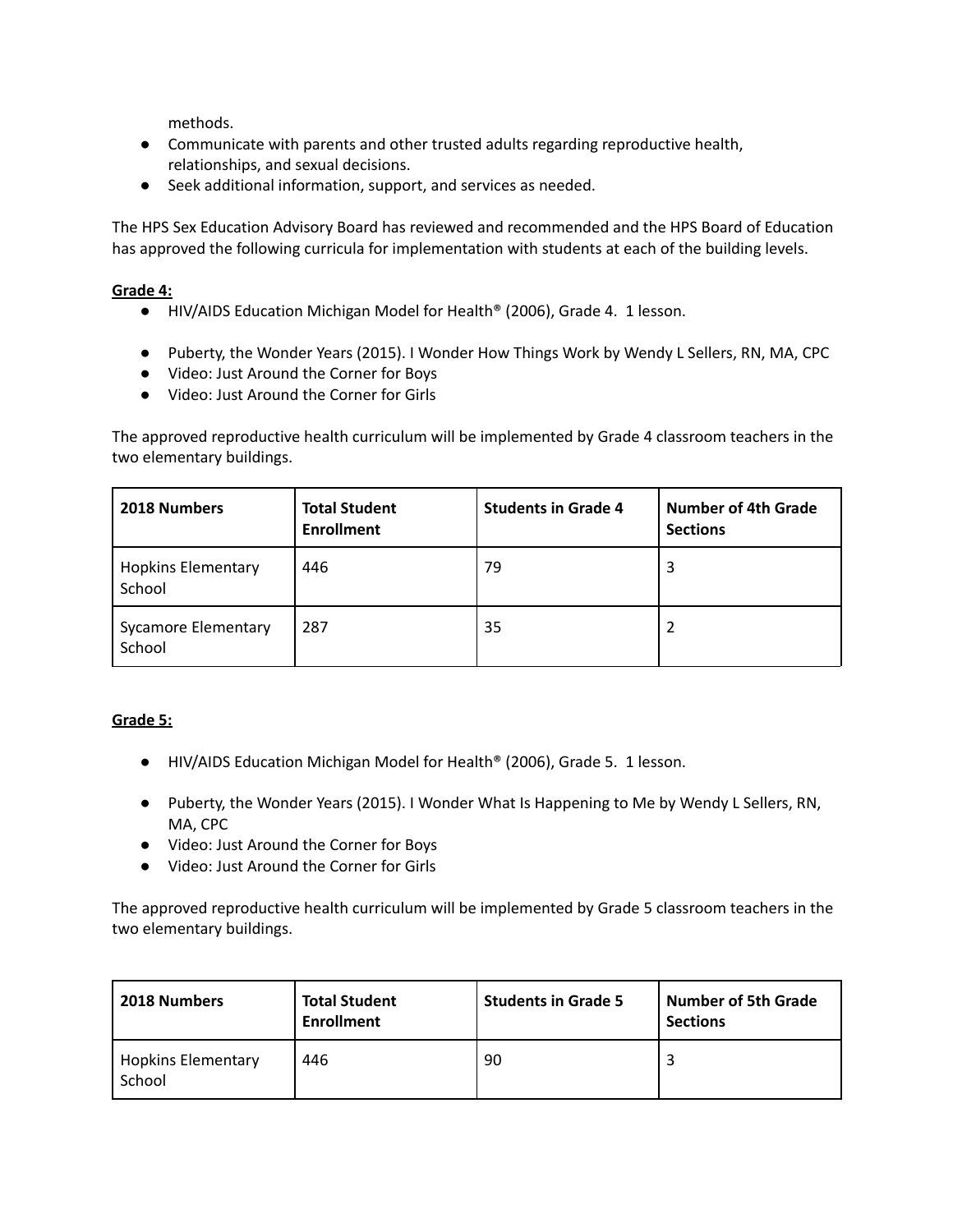| Sycamore Elementary | 287 | $\mathbf{4}^-$ |  |
|---------------------|-----|----------------|--|
| School              |     |                |  |

**Grade 7:**

- Michigan Model for Health, Growing Up & Staying Healthy: Understanding HIV and Other STIs; A Module for Grades 7-8.
- Glencoe, Teen Health Course Two; McGraw-Hill.
- The Core-Alliance Group, Inc. Sex Still Has A Price Tag; Public School Edition, featuring Pam Stenzel

The approved curriculum is implemented by the health education teachers at Hopkins Middle School.

| 2018 Numbers          | <b>Total School</b><br><b>Enrollment</b> | <b>Students in Grade 7</b> | <b>Number of 7th Grade</b><br><b>Sections</b> |  |
|-----------------------|------------------------------------------|----------------------------|-----------------------------------------------|--|
| Hopkins Middle School | 405                                      | 118                        |                                               |  |

### **Grade 9-11:**

- Michigan Model for Health, Healthy & Responsible Relationships: HIV, Other STIs, & Pregnancy Prevention; A Module for Grades 9-12. Developed by the Michigan Department of Education and Michigan Department of Community Health.
- Discovery Education, Prentice Hall Health course book; Pruitt, Allegrante, Prothrow-Stith.

● Pathway "HOPE" Sex-Ed DVD; Public School Edition, Teaching & Discussion Guide included. The approved curriculum is implemented by health education teachers at Hopkins High School. Total School Enrollment

| 2018 Numbers               | <b>Total School</b> | <b>Students in Grade 9</b> | Number of 9th-11th           |
|----------------------------|---------------------|----------------------------|------------------------------|
|                            | <b>Enrollment</b>   | <b>Health Course</b>       | <b>Grade Health Sections</b> |
| <b>Hopkins High School</b> | 522                 | 141                        |                              |

Each HPS teacher responsible for implementing the sex education program in HPS has the appropriate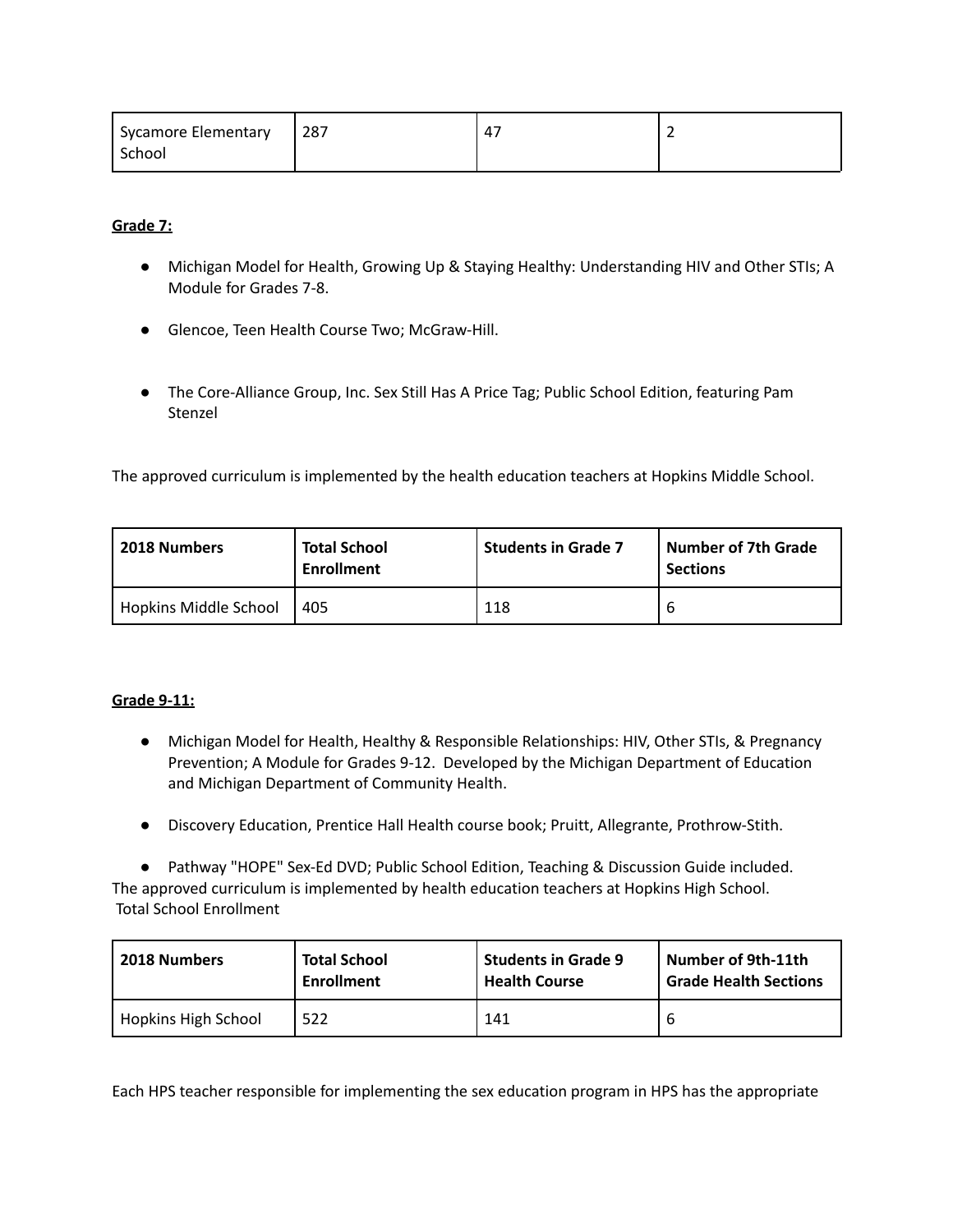certifications and endorsements required to teach health, has received training about HIV/AIDS, and has attended training offered by the intermediate school district in sex education and in the curriculum they are responsible for teaching.

### **Preparation for Program Evaluation**

During the 2017-18 school year, the district's Sex Education Advisory Board met and approved a recommendation to evaluate our program with a pre- and post-test. Middle school and high school preand post-test instruments were discussed and approved by the Sex Education Advisory Board during their April 17, 2018 meeting. Elementary assessments were also discussed at that meeting and a recommendation to administer those contained in the Michigan Model was made. **Implementing the Evaluation**

Parents were made aware of the tests at a parent meeting or by information sent home if the parents/guardians could not attend the evening meeting at their child's school. Students took the pre-test in their classroom after parent notification and prior to the beginning of instruction. The post-test was administered after the conclusion of instruction. Special accommodations were provided to students with limited reading or English language proficiency.

Elementary assessments were not given in the past two years.

## **Evaluations Results**

The district results of the pre-and post-tests are as follows:

| Grade 4                                     | Pre-Test  | <b>Post-Tests</b> | Change    |  |
|---------------------------------------------|-----------|-------------------|-----------|--|
| Mean score for all<br>questions             | <b>NA</b> | <b>NA</b>         | <b>NA</b> |  |
| Grade 5                                     | Pre-Test  | Post-Tests        | Change    |  |
| Mean score for all<br>questions             |           |                   |           |  |
| <b>Middle School</b>                        | Pre-Test  | Post-Tests        | Change    |  |
| Mean score for all<br>questions (2016-2017) | 56%       | 77%               | 21%       |  |
| <b>High School</b>                          | Pre-Test  | Post-Tests        | Change    |  |
| Mean score for all<br>questions (2016-17)   | 56%       | 81%               | 25%       |  |
| Mean score for all<br>questions (2017-18)   | 54%       | 80%               | 26%       |  |